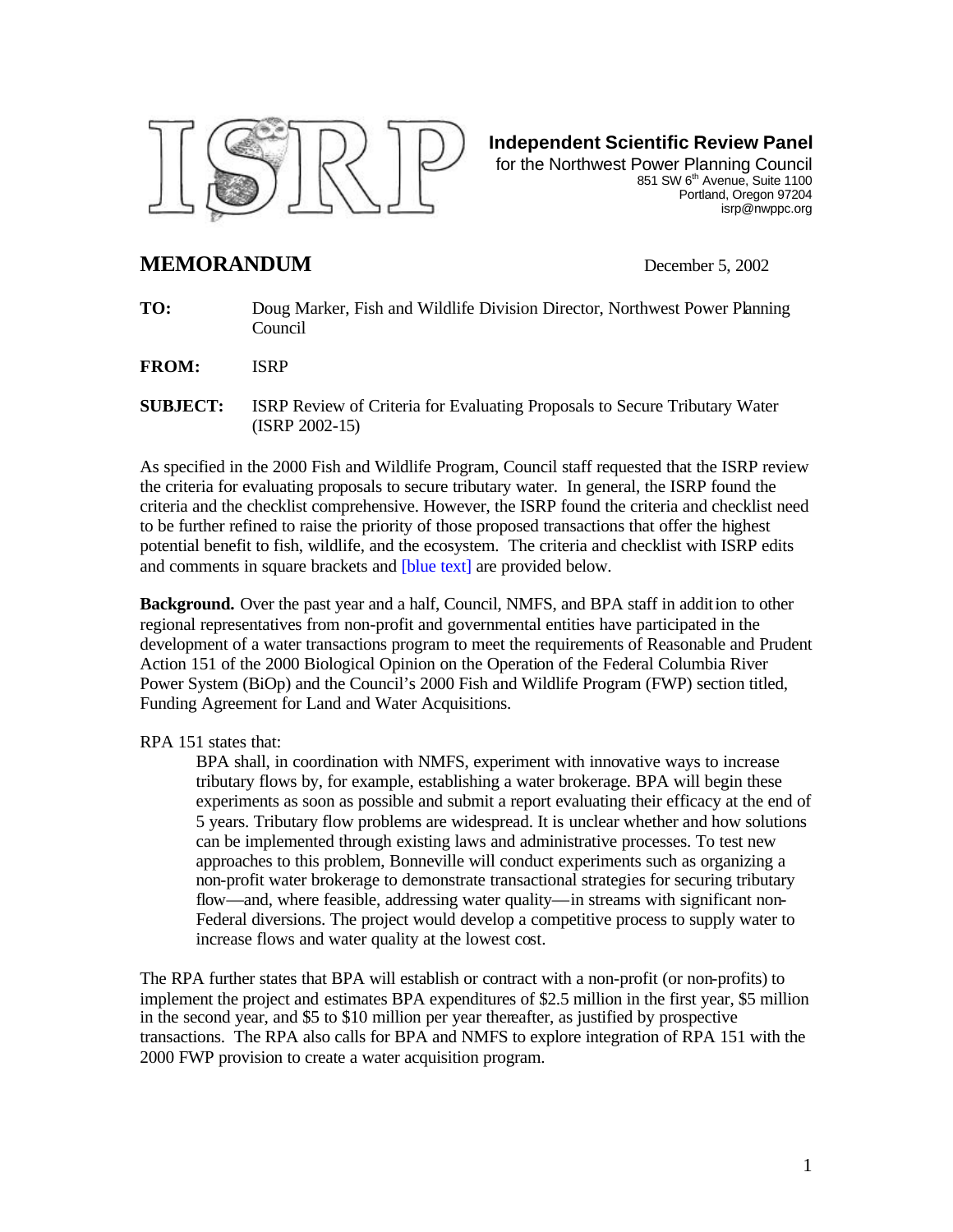The Council's program calls for the establishment of a mechanism, including an advisory entity, that can act flexibly, quickly, and responsibly in approving funding for land and water acquisition proposals. The program explains that such a mechanism is needed because often the opportunity for an important acquisition may exist only for a short period of time, and often there is a substantial price advantage in being able to quickly close the transaction. The time and uncertainty of the current project selection process, and the procedural constraints on real estate acquisition by the federal agencies have made these transactions relatively difficult and more costly than necessary. The program calls for the establishment of a Board to oversee the selection of acquisitions; ISRP reviewed scientific criteria to prioritize and evaluate proposals; provisions for monitoring and evaluation; and standardized contractual, crediting, and operational protocols.

**Implementation to Date.** BPA, NMFS, Council, et al. have established the infrastructure to implement the water transactions program.

Regional Entity. Through a competitive solicitation, Bonneville Power Administration (BPA) selected the National Fish and Wildlife Foundation (NFWF), Pacific Northwest Regional Office, to administer the 5-year program that will increase tributary flows in the Columbia River Basin through innovative water transaction projects. NFWF is a non-profit foundation established in 1984, and is authorized to accept federal funds and leverage them with non-federal partners to invest in national conservation priorities. The foundation has funded over 5000 projects worth more than \$500 million in federal and nonfederal investments. The PNW Office currently manages over 250 projects in the Northwest worth over \$35 million.

As the regional entity, NFWF will receive, evaluate, and rank innovative water proposals submitted by qualified local entities, and facilitate the implementation of projects selected by BPA. Using a set of approved criteria, NFWF will make preliminary funding determinations on water project proposals submitted by local entities and will obtain BPA approval before funding a project under this program. After granting a proposal, NFWF will manage the subcontracts to the local entities funded by the Columbia Basin Water Transactions Program to ensure compliance with NEPA. NFWF will develop outreach capabilities, issue solicitations, and qualify additional local entities. NFWF will provide BPA with annual reports explaining the success of funded projects to develop innovative ways to increase tributary flows in the Columbia Basin.

Local Entities. To begin the program, BPA selected 10 qualified local entities (QLE) in the states of Oregon, Washington, Idaho and Montana. Additional qualified local entities will be selected in early 2003. BPA sought local entities that would be well positioned to develop innovative ways to increase tributary flows. These local entities are eligible to submit proposals to the regional entity for funding consideration.

2002 qualified local entities:

- 1. Oregon Water Trust (OWT)
- 2. Deschutes Resources Conservancy (DRC)
- 3. Oregon Water Resources Department (OWRD)
- 4. Washington Water Trust (WWT)
- 5. Idaho Department of Water Resources (IDWR)
- 6. Montana Water Trust (MWT)
- 7. Trout Unlimited (TU)
- 8. Bonneville Environmental Foundation (BEF)
- 9. Walla Walla Watershed Alliance (WWWA)
- 10. Washington Department of Ecology (WDOE)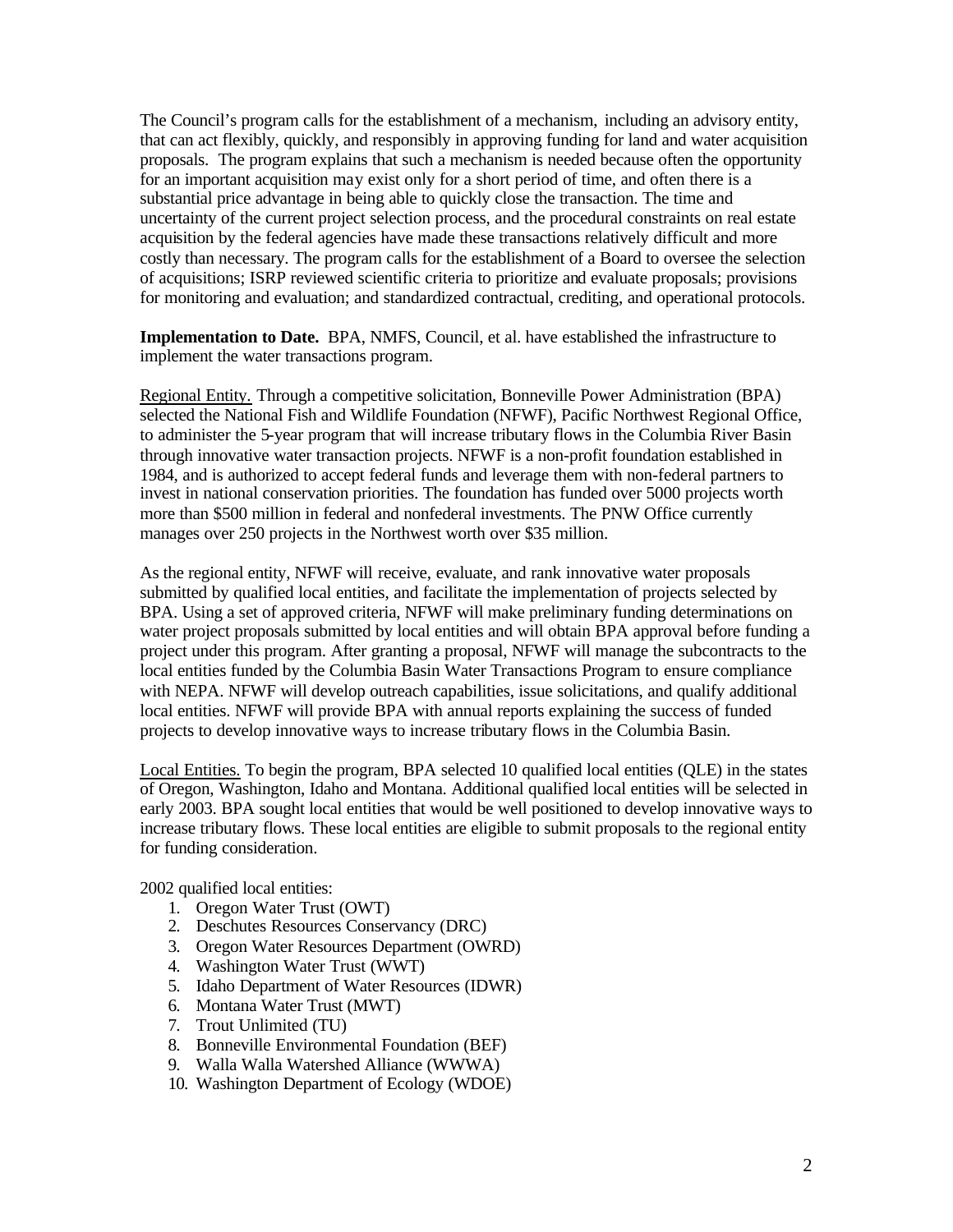**General ISRP Comments.** Over the course of reviews for the past five years, the ISRP has emphasized that the best long-term strategies for protecting fish and wildlife habitat and restoring viable populations are to purchase lands, conservation easements, and water rights for instream flow. The greatest scientific confidence for protecting the needs of populations resides in protecting as many areas maintained by natural processes as possible, at least until specific needs are better understood (e.g., ISG, Return to the River 2000; www.nwcouncil.org/library/return/2000-12.htm). This water transactions program is responsive to and consistent with this long-term strategy and should provide benefits to fish and wildlife.

The point of the RPA is to foster and support innovative approaches to water transactions. The ISRP notes that "innovative" is highly subjective and varies from state to state, property owner to property owner. For example, Oregon and Washington laws provide that property owners can designate their water rights for instream use while Idaho does not have such legal mechanisms. It could be argued that for most of the region, transfer of private water rights for instream use is in itself innovative despite over a decade of practice in some states. In the Upper Snake Provincial Review, the ISRP saw a proposal for a water bank or water trust, that in our preliminary review, we found intriguing and innovative (though inadequate technically). The proposal was subsequently withdrawn, apparently in part due to political pressure. What assurances (if any) are built into this process to avoid unfair lobbying or political pressures against project sponsors? Solutions that are innovative often appear radical at first exposure.

Importantly, the ISRP recognizes BPA's current financial condition and recent decrease in commitment to the innovative proposal program after the solicitation and review had occurred. Consequently, the ISRP emphasizes that BPA's funding commitment to this Water Transactions program be established before proposals are requested.

**ISRP Review of Criteria.** As described above, the National Fish and Wildlife Foundation will rank and evaluate proposals using specific criteria. The current draft interim criteria provided below and subject to this review were developed by the Water Transactions Program steering committee. As specified in the 2000 FWP, the Council and BPA want an ISRP review of the criteria, but do not seek ISRP review of each transaction.

During the provincial reviews, the ISRP reviewed several projects that were similar to this current effort; i.e., establish a trust fund that allows the transaction effort to be responsive to and competitive in the real estate market environment. With this trust fund approach, the ISRP emphasized that front-end accountability can be facilitated through development of specific criteria that allow potential land or water acquisitions to be prioritized according to their potential benefits to fish and wildlife. Thus, the review question here is do the interim criteria ensure the accountability needed given the absence of ISRP review of individual transactions.

Given this subsequent absence of ISRP review, it is important that the Water Transactions Program criteria are inclusive of and consistent with the criteria from the 1996 Amendment to the Power Act, which directs the ISRP to review projects in the context of the Council's program and in regard to whether they:

- 1. are based on sound science principles;
- 2. benefit fish and wildlife;
- 3. have clearly defined objectives and outcomes; and
- 4. have provisions for monitoring and evaluation of results.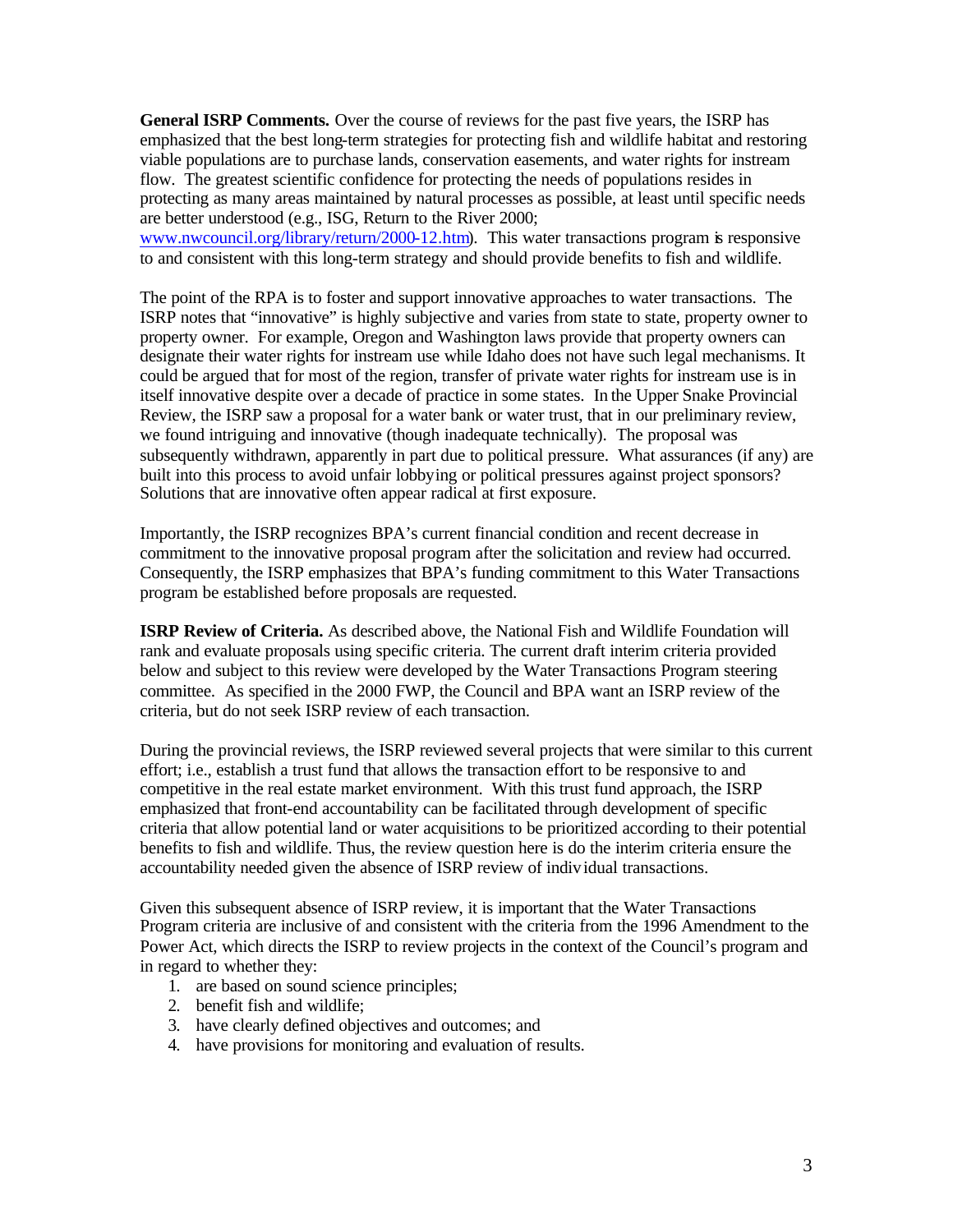The ISRP believes that if the Water Transactions Program criteria are revised with the ISRP additions and comments provided below that the criteria will satisfactorily incorporate all the elements from the 1996 Amendment.

In addition, in its review of proposals, the ISRP asked project sponsors of water transactions (mostly acquisitions) the following questions:

- What will the leased or acquired water add to the base flow?
- What are the existing summer base flows?
- Are there goals for percent increases in flow for each stream in which acquisitions have been targeted?
- Is the diversion high or low in the basin?
- What guarantees or assurances can the project sponsor provide that the water gained by the proposed action will remain in the stream and not be abstracted by a downstream water user? How far downstream does the leased or acquired water remain in the stream?
- How are streams prioritized?
- Are there actual increases in streamflow?
- Is there monitoring and evaluation for presence of fish, and for stock status in general in the tributary? Is there a monitoring program in place? Is commitment from all the parties needed to conduct adequate monitoring demonstrated?

Again, if the Water Transactions Program criteria are revised with the ISRP additions and comments provided below the criteria and checklist should be comprehensive enough to capture the necessary information to scientifically review and prioritize water transaction proposals.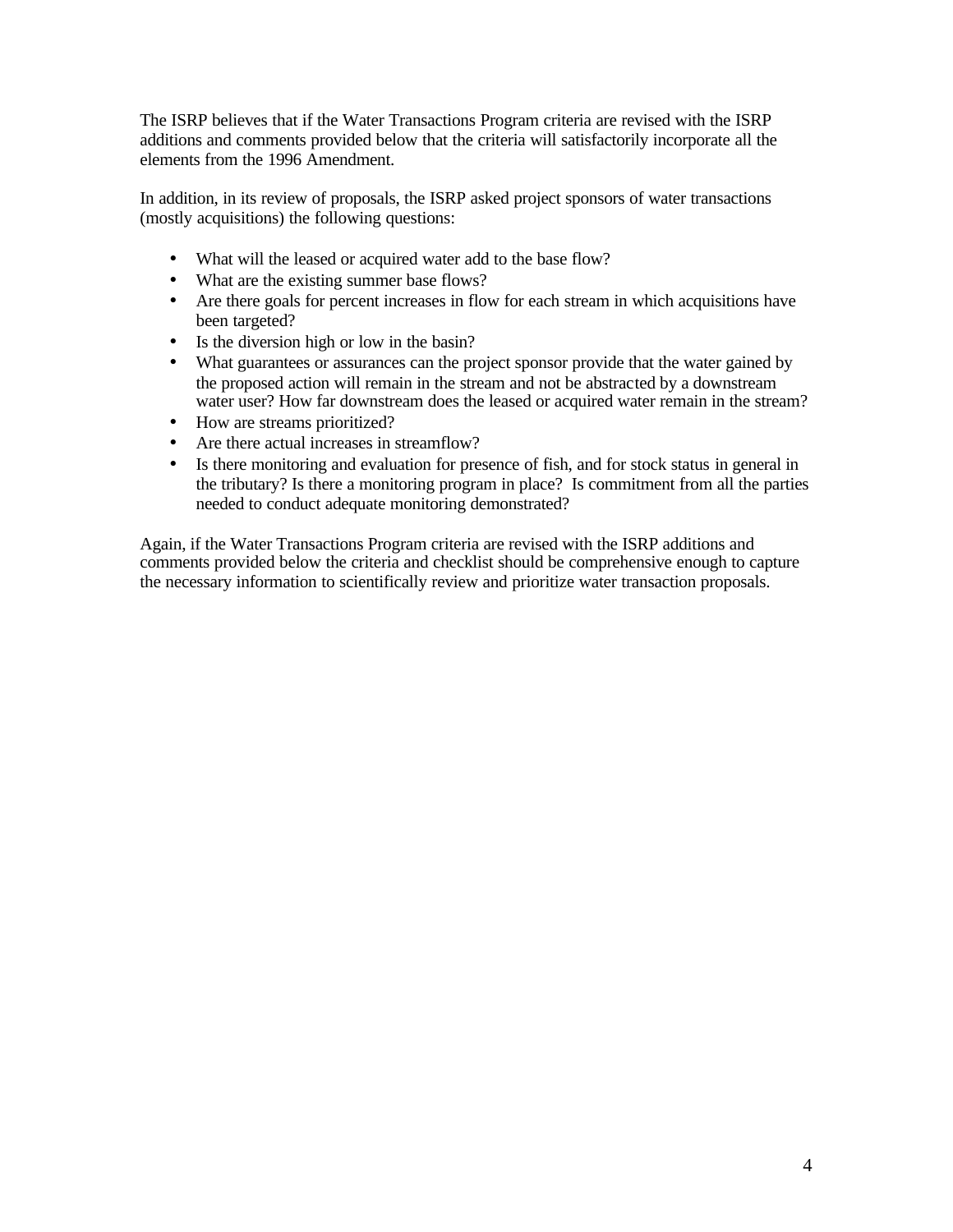## **Columbia Basin Water Transactions Program**

Draft Interim Criteria for Evaluating Proposals to Secure Tributary Water

**Goal:** To develop and use innovative transactional strategies [Note: the goal should be to increase tributary flows for the primary benefit of…. Developing and using innovative strategies are a means to achieve the goal, but should not be the goal itself.] to increase tributary flows for the primary benefit of ESA listed fish in accordance with Action 151 from the 2000 NMFS Biological Opinion. The National Fish and Wildlife Foundation (NFWF), the regional entity for the Columbia Basin Water Transactions Program (WTP), will apply the criteria to evaluate proposals received from the Qualified Local Entities (QLEs) participating in the program.

NFWF may [will] evaluate and prioritize water transaction proposals for funding based on the extent to which the proposals submitted by the Qualified Local Entities satisfy the following criteria. To qualify for funding, a proposal need not meet all the criteria below, with the exception of the administrative and accountability criteria.

- 1. The proposed project provides a watershed context:
	- The proposed project should summarize the issues related to watershed health, streamflows, [fish and wildlife status and factors presently limiting their abundance and productivity,] and generally give background description and justification for the critical nature or importance of completing the proposed project. [This context should explicitly include demonstration of consistency of the project with the Northwest Power Planning Council's Fish and Wildlife Program and the appropriate subbasin plan (if applicable).]
- 2. The proposed project satisfies the following administrative components:
	- The entity demonstrates it has [adequate infrastructure and] staff with appropriate expertise in securing/transferring water for proposal implementation.
	- The proposal for securing water *[demonstrates that it]* is cost-effective in terms of local and regional markets.
	- The proposal documents how opportunities for cost-sharing and collaboration with othe r entities were considered and developed.
	- The administrative costs are competitive and reasonable for the tasks undertaken.
	- The project budget is sufficiently detailed to document [a linkage of] costs to specific implementation tasks.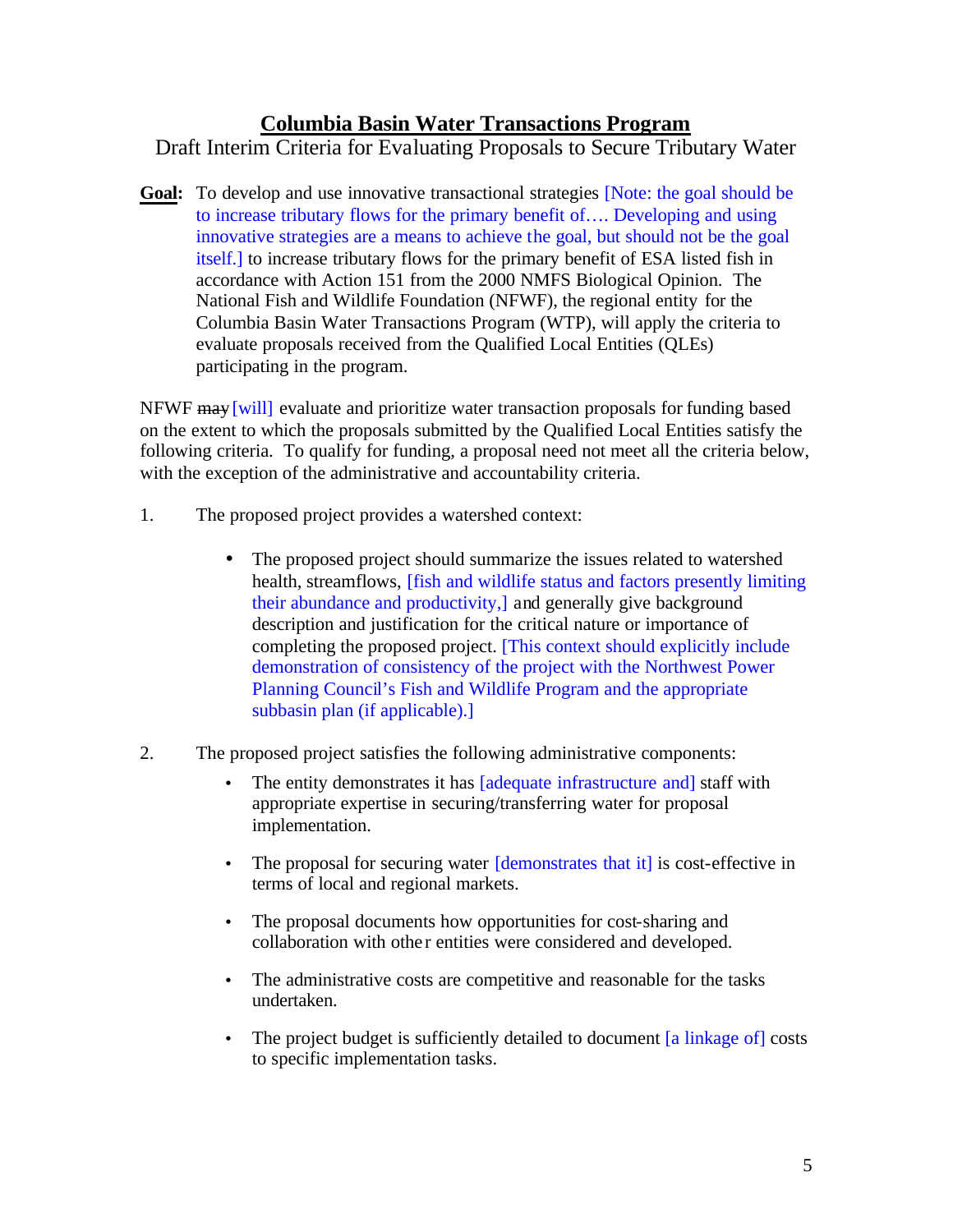- [An NFWF] water transaction checklist has been submitted for specific water transactions.
- 3. The proposed project satisfies the transactional components:
	- The proposal will secure or contribute to securing actual water for instream tributary flows [at all times of year when they are needed for fish and wildlife.] [Note: This should be the "objective" in the context of the FWP and ISRP's review role.]
	- The water rights to be secured are valid, verifiable, and have sufficient seniority to enable water to be transferred to the applicable state trust water system or equivalent for protection in-stream.
	- The quantity to be transferred has been determined by the applicable state agency properly estimated. [Replace with: The applicable state agency has determined that the quantity to be transferred is properly estimated.][In addition, the applicable state agency has identified and certified the extent of the in-stream water use from the point of acquisition to the most downstream point of the water right …or other wording in points 4, 5, 13 in the checklist below.]
	- [A plan is in place to] Steps have been taken to effect transfer of the water with the applicable state agency.
	- Planning, permitting, and landowner/irrigation district agreements are signed or the steps to final transaction completion are identifiable, manageable [,] and timely.
- 4. The proposed project fully explores the innovative components:
	- The proposal will develop a new [, technically sound] transactional strategy or uses an existing innovative [and technically sound] method to increase tributary flow. [Note: Although the RPA is worded to focus on innovative approaches, given the FWP language, the ISRP criteria, and the clear need to increase flow in many places in the basin, why does the method have to be innovative as long as it is technically sound and works?]
	- The proposal demonstrates collaborative efforts with other entities.
	- The proposal considers synergistic effects with other mitigation actions in the area.
	- The proposal is based upon [an existing watershed assessment or subbasin plan in a specific, targeted watershed or it describes how] will develop a strategic analysis of water acquisition priorities in a specific, targeted watershed [will be developed for that watershed.]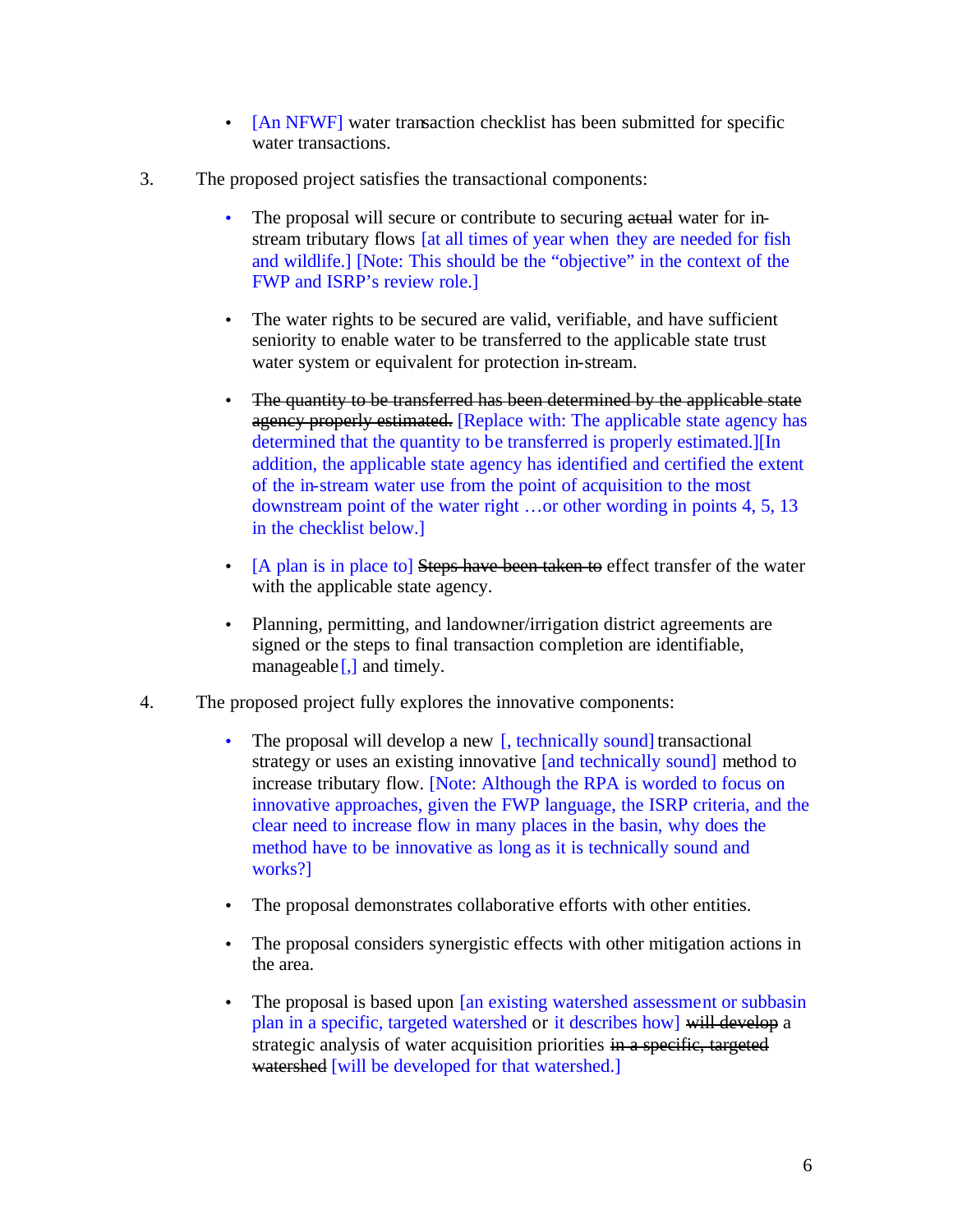- The proposal is based upon or will develop standardized appraisal and valuation methods.
- 5. The proposed project satisfies one or more **[as many]** of the following biological components [as possible]:
	- ESA listed species or other depressed native fish stocks [are expected to] benefit from the program when implemented. [Note: Whether or not a proposed flow increase will have the desired effect on the target stock will be a guess in nearly all cases. The best proposals should include an element that describes in detail the experimental design and monitoring protocols that will be employed to obtain an answer to this question. ]
	- Improvement of tributary flows [at times when they are expected to benefit fish and wildlife].
	- Improvement of water quality due to increased quantity. [Note: In many cases, this is probably not answerable in any definitive manner until the project is implemented and assessed.]
	- Flow restoration will occur in an area [and at times of year where/when] low flows are a limiting factor to fish survival. [Note: This bullet point and bullet point 2 are similar; consider incorporating point 2 here; e.g., Flow restoration will occur in an area and at times of the year when/where low flows are limiting factor to fish and wildlife survival and/or productivity; thus, improvement of tributary flows is expected to benefit fish and wildlife.]
	- [Flow restoration is expected to enhance aquatic habitat for fish and riparian habitat for wildlife.
	- The affected aquatic habitat and adjacent riparian habitat are protected from livestock grazing and other agricultural uses.
	- Natural geomorphic and ecological processes are expected to be enhanced.
	- The instream right remains in the stream as long as possible. Questions 4 and 5 in the checklist.]
- 6. The proposed project satisfies the accountability components:
	- Provisions for effective long-term monitoring [of water flow and benefit to fish and wildlife.] [Note: The issues raised above under 5, point 1, could be addressed here. There should be some clarification of what constitutes "effective" monitoring. Experimental design, parameters to be measured, sampling approach and timing and data analysis should be included.]
	- [Provisions for long-term monitoring of improvements in water quality.]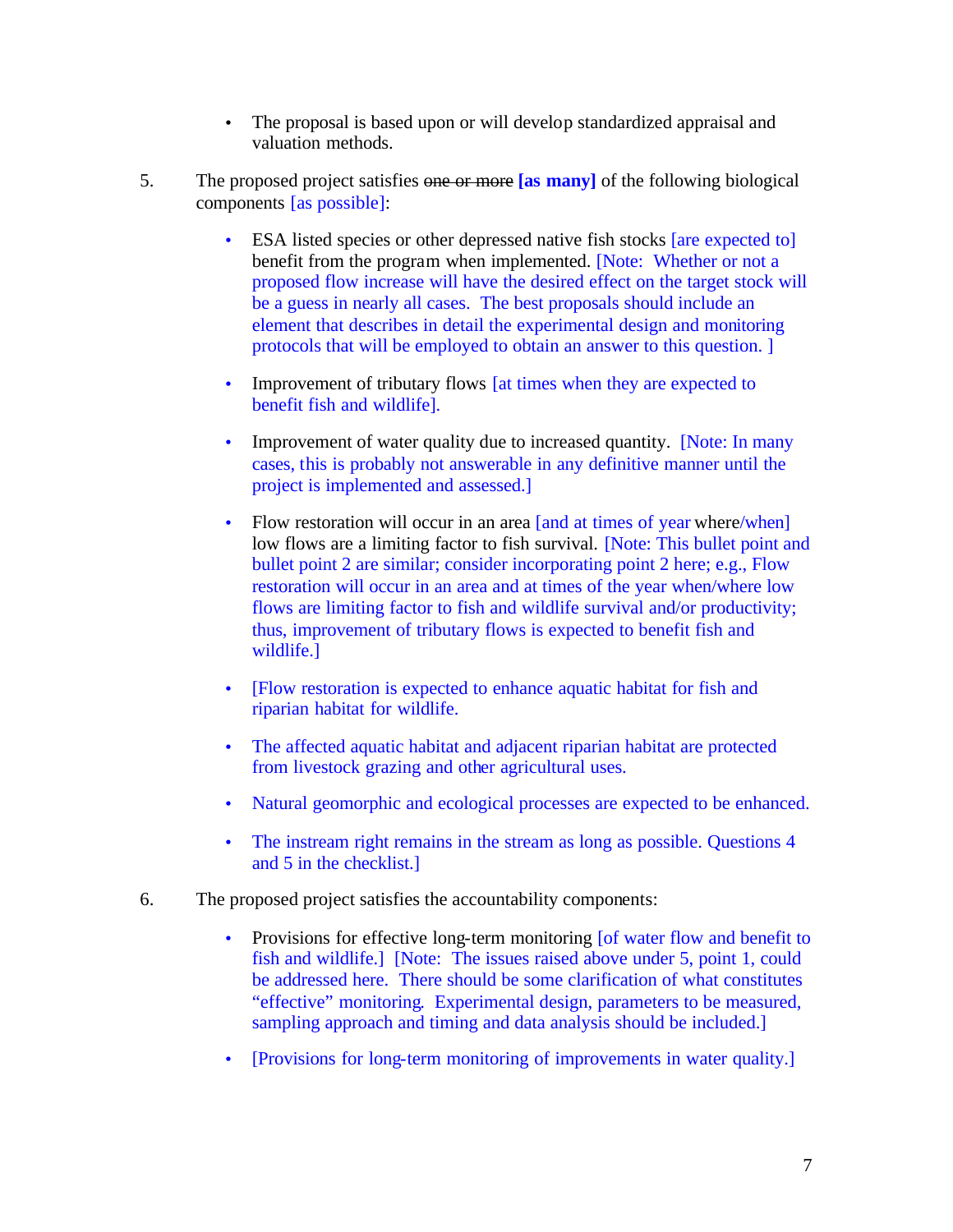- Documentation and assurance of tributary flow improvements in the short term and the long term.
- The local entity agrees to update the water transaction checklist and forward a final version to NFWF upon completion of a water transaction.

**Pre-Transaction Program Development Opportunities**: Local entities may find it beneficial to engage in efforts to improve efficiency and efficacy of water transactions through projects that may not be a proposal for a specific transaction. Limited funding may be available to local entities to design transaction tools, financial mechanisms, incentive programs, outreach strategies or other projects that could eventually lead to a more effective water transaction[s] and a water market. When NFWF examines the transaction costs for securing water, the funds provided for these pre-transaction efforts will be considered in the evaluation of total transaction costs attributable to each entity. Proposals in this category may be considered by NFWF on a case-by-case basis.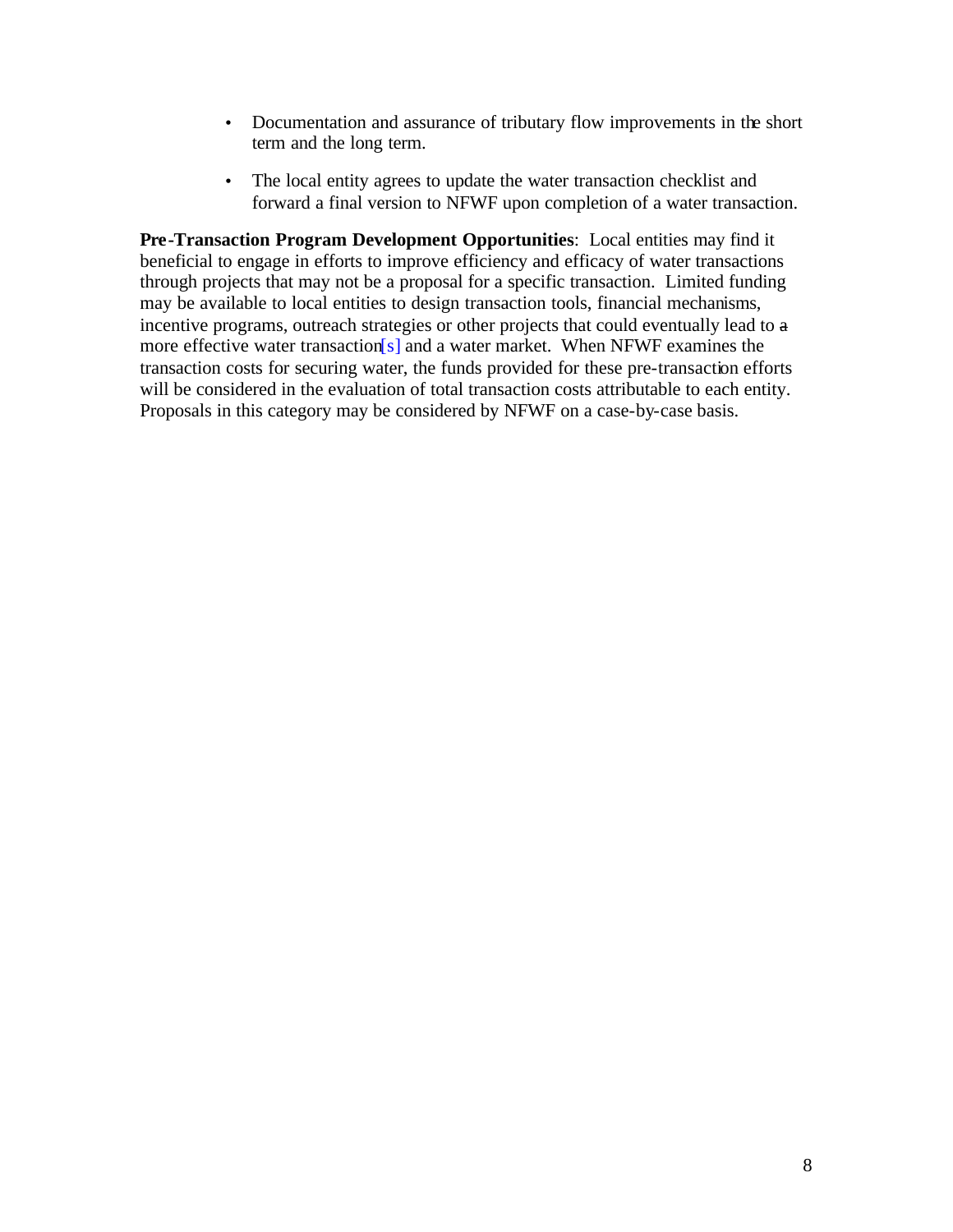## **Draft Water Transaction Checklist for Specific Water Transactions to Increase Tributary Flows**

**Instructions:** The local entity should complete the checklist for NFWF as fully as possible when submitting a project proposal for a specific water transaction. The checklist should be updated and a final version submitted to NFWF upon project completion.

Name of Project: Local Entity Proposing Project: Date: [Principal Objective of the Project: a brief title giving the objective, such as Obtaining 12 cfs of base flow for Young's Creek by purchase of King Ranch's water right number 6.]

1. For what duration will the project secure water for instream flow (e.g., two years, ten years, in perpetuity)? [Is it lease, sale, or other arrangement?]

2. What is the rate in cfs being proposed to [that will] stay in the river and during what times are these rates [time period is this rate] applicable? Please comment if the cfs rates may fluctuate during the duration of the project. [During annual periods of low flow, what percentage increase above the base low flow level, will the acquired cfs provide?

3. What is the total quantity of water in acre-feet being proposed to stay in the river for the duration of the project? [If the project is in perpetuity, give an annual amount.] Please show calculation.

4. Which river stretches [reaches and their lengths (river miles)] will have increased instream flows [and what will be the approximate percentage increase? If not the same flow increment for several reaches, give breakdown. Estimate for the subject watershed or to the point where the increment is less than one percent of the base flow.] [Note: We are assuming we don't want estimates to the mouth of the Columbia, and should give some idea of a cutoff point, which may be different from one percent which we guessed as a termination quantity above.]

5. What is the point of diversion for each water right that will be secured for instream flows? [What is the downstream point (e.g., reservoir) at which time the water right is lost (if applicable)?]

**13.** Will the entire water right be physically deliverable, or will some water be lost in lower reaches, to downstream junior or senior water right holders, or to any regulatory decreases imposed by the state water agency? If water will be lost, then what is the rate in cfs and quantity in acre-feet that is expected to be lost? [Moved from below. Should be consistent or combined with item 4. and 5.]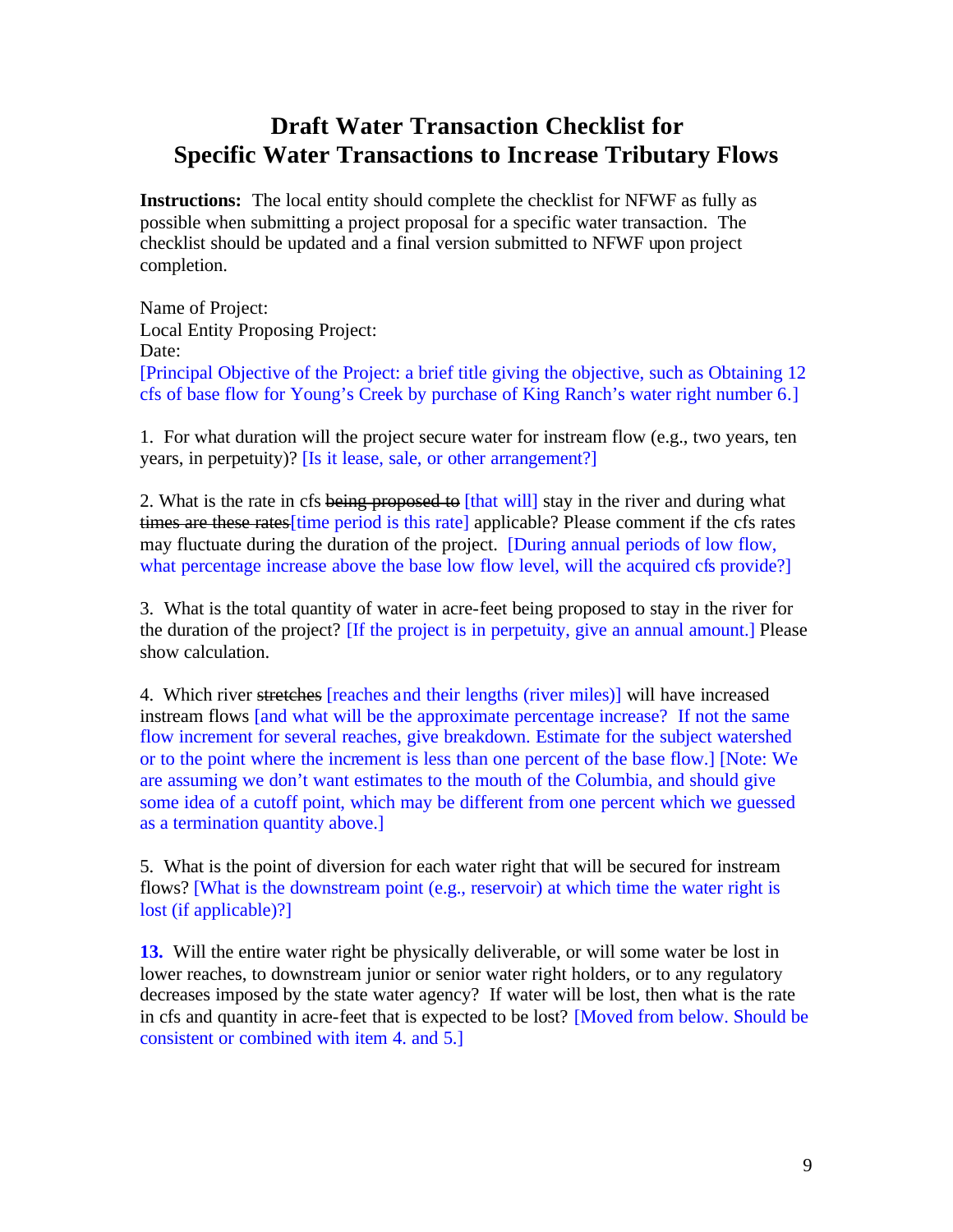6. What were the dates of use [Note: Does this mean the date of the water right? If so, reword; e.g., "What are the priority dates of each water right... (same question as #8) ] for each water right that will be secured for instream flow?

7. How much water does the water right holder estimate was used in each of the last five years? [Specify what is the relevance of this question? How does it pertain to the quantity specified in the right?]

8. What are the priority dates that will attach to each water right secured for instream flow?

9. Who is the water right holder entering into the transaction?

10. How did the water right holder use the water before the transaction?

11. What motivated the water right holder to enter into the transaction? [Specify what is the relevance of this question? How will this information be used?]

12. Are there any potential parties who could be injured by this project and how might that injury arise?

13. Will the entire water right be physically deliverable, or will some water be lost in lower reaches, to downstream junior or senior water right holders, or to any regulatory decreases imposed by the state water agency? If water will be lost, then what is the rate in cfs and quantity in acre-feet that is expected to be lost? [Moved above]

14a. What are the life stages, species name, and ESA status (endangered, threatened) of the [fish and wildlife, specifically Evolutionary Significant Units (ESUs) or Distinct Population Segment (DPS),] expected to benefit by the increased flow? What other fish [and wildlife] species are expected to benefit?

[14b. What are the current conditions of the riparian zones and the stream channel? For example, has the stream channel been relocated for agricultural purposes, mining, road building, or rip-rapped for erosion control? Document whether or not the riparian zone and stream channel have the immediate potential to create additional high quality fish and wildlife habitat with the increase in stream flow? If high quality habitat is not immediately available, what are the other limiting factors; e.g. passage, stream temperature, etc.? Include photographs of the affected reaches.

14c. What are the current and future land uses in the historical flood/riparian zone? Is the stream fenced to exclude livestock use? What are the set-back distances of fences from the stream (if appropriate)? Include photographs of the current land uses and fences? ]